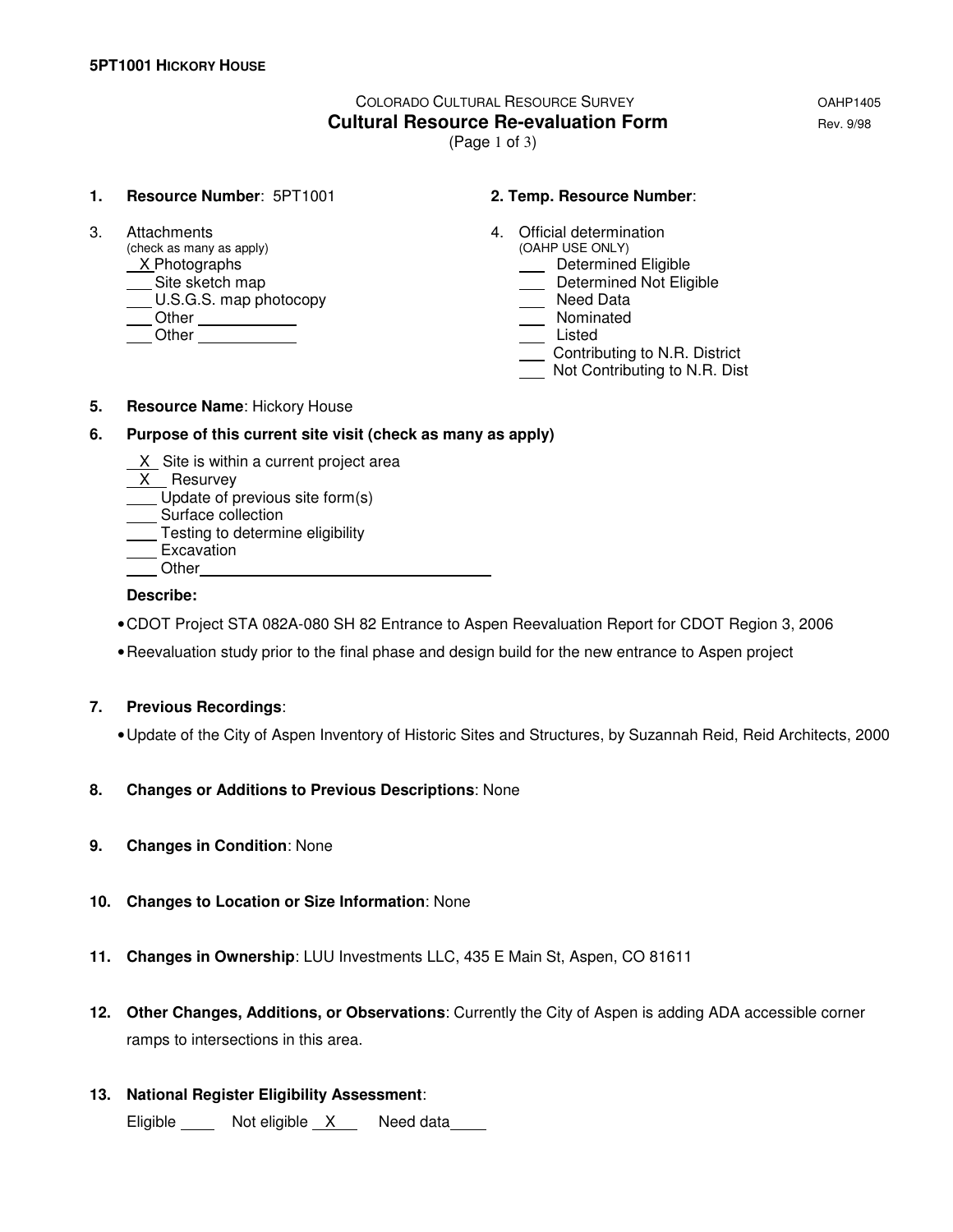## COLORADO CULTURAL RESOURCE SURVEY **COLORADO COLORADO Cultural Resource Re-evaluation Form Equilibrity Rev. 9/98** (Page 2 of 3)

 Explain: The Hickory House restaurant is not NRHP eligible due to loss of integrity, including multiple additions to the façade, evident on historical photographs of this building found at the Aspen Community Development Department files. This building is located within the Main St HD and is considered non-contributing to the HD, which was determined Officially Eligible in 2006. The 2000 City of Aspen Update of Survey of Historic Sites and Structures prepared by Reid Architects declared this historic resource not eligible to the NRHP; CDOT concurs with this finding. The Aspen Historic Officer, Amy Guthrie, is in the process of submitting this resource as a Local Landmark to the Aspen Historical Board. Reid Architects submitted an architectural inventory form in 2000 for this building; therefore, at this time, CDOT is submitting a re-evaluation form.

- **14. Management Recommendations**: Because the resource is in the Main Street HD, CDOT recommends that the SH 82 Entrance to Aspen project follow mitigation measures as outlined in the ROD during improvements in the historic district. The improvements will be within the right-of-way, which will not impact the resource. However, when and if the LRT is constructed, SHPO and the Aspen Historic Preservation Commission should review the design drawings for the LRT overhead lines and medians in its vicinity. This is outlined in the ROD as part of the mitigation.
- **15. Photograph Types and Numbers**: Digital photograph attached.
- **16. Artifact and Field Documentation Storage Location**: Bunyak Research Associates
- **17. Report Title**: CDOT Project STA 082A-080 SH 82 Entrance to Aspen Reevaluation Report for CDOT Region 3, 2006
- **18. Recorder(s)**: Dawn Bunyak, Historian **19. Date(s)**: August 18, 2006
- **20. Recorder Affiliation**: Bunyak Research Associates 10628 W Roxbury Ave, Littleton, CO 80127

Colorado Historical Society, Office of Archaeology & Historic Preservation 1300 Broadway, Denver, CO 80203 303-866-3395